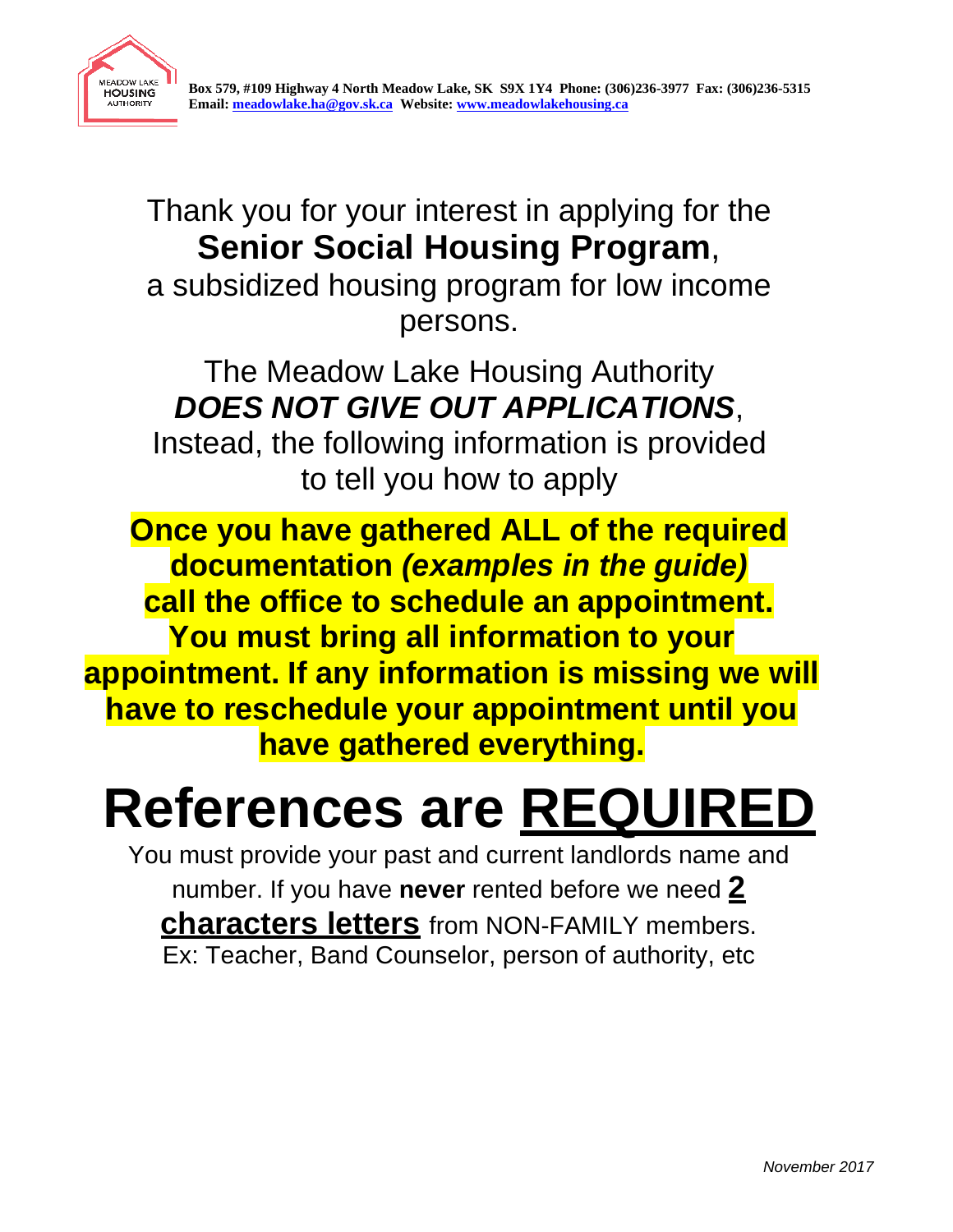Thank you for your interest in applying for the **Senior Social Housing Program**, a subsidized housing program for low-income persons.

To be eligible for this program you cannot exceed the following limits:

| <b>Income Limit by</b><br><b>Family Size</b> | <b>Max. Annual</b><br><b>Income</b> |
|----------------------------------------------|-------------------------------------|
| <b>Senior Single</b>                         | \$43,700 / yr                       |
| <b>Senior Couple</b>                         | \$53,500 / yr                       |
|                                              |                                     |
| <b>Asset Limit</b>                           | \$300,000                           |



In order for us to process an application you must **complete the attached Asset Declaration Form** and provide us with income verification for each member of your household.

**Please gather the following income documents:**

- **INCOME TAX**: a copy of the most recent T1 General Form (including all T slips) you sent to Canada Revenue Agency (CRA) - NOT the Notice of Assessment CRA returned to you. If you do not have a copy of your T1 General, please phone CRA at 1-800-959- 8281 to obtain your Proof of Income Statement. If you have **farm or business income** you will also need to supply a statement of business activities.
- **IF YOU ARE COLLECTING Pensions, Employment Insurance, Veteran benefits, Worker's Compensation, or Income Assistance (SAP, SAID),** we require photocopies of your most recent cheques or stubs. If you receive your payments by way of Direct Deposit we will require a copy of your most recent bank statement.
- **IF YOU ARE EMPLOYED:** we require the last 12 months of pay stubs. Or, if your income is steady and does not fluctuate, a letter from your employer stating the gross rate of pay, hours per week and total earnings for the last 12 months. *Remember that tips/gratuities, alimony/maintenance, and commissions are all considered income and must be reported.*
	- **Rental References:** current and previous rental addresses, years rented, Landlord names and telephone numbers/addresses. If you have never rented, we need 2 character letters from NON-FAMILY members. Ex: Teacher, Band counsellor, person of authority. Etc.

**When you have gathered all the applicable information, please call our office at 306- 236-3977 to schedule a meeting with the Tenant Relations Officer.** The Tenant Relations Officer will assist you in completing an application form during the meeting.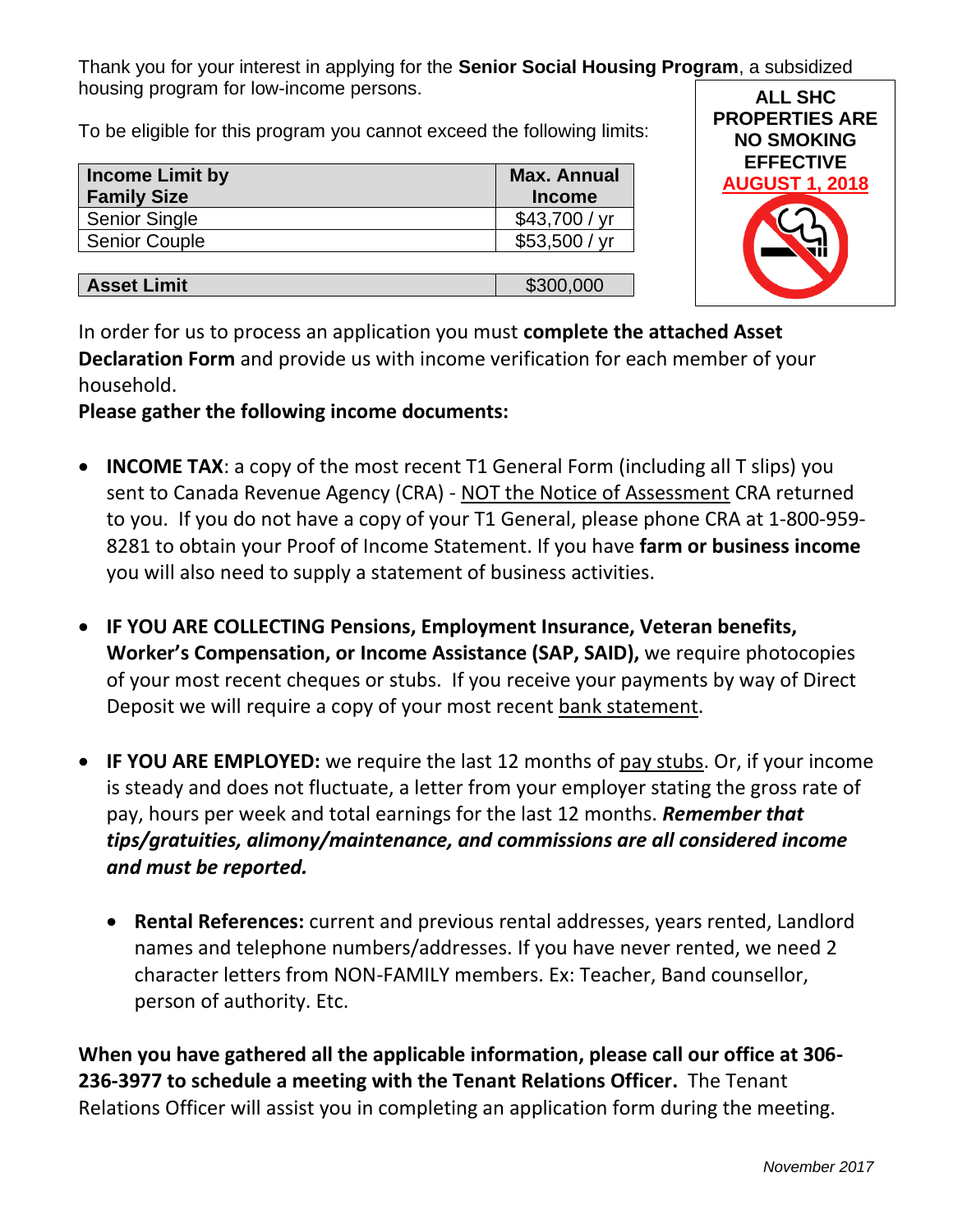• During the meeting we will require information regarding your current rental payment or property tax amounts, utility bill costs, and insurance costs. We will also review your asset declaration form with you. This information is required to assess your eligibility and your housing need.

When your application has been received with all the required documentation it will be processed as soon as possible. Once the Board of Directors has reviewed the applications, you will be contacted with the results.

In the meantime, any inquiries may be directed to the Tenant Relations Officer at 306-236-3977. We look forward to working with you in meeting your housing needs!

- No pets are allowed in any of our units either to visit or to live with tenants.
- All Senior units are **SMOKE-FREE** (no smoking or vaping, except in designated outdoor smoking areas).
- There is a \$326.00 security deposit on all Social Housing units.

#### **Example of EI online report:**

| <b>My Current Claim</b>     | Don't forget to<br>Log out |
|-----------------------------|----------------------------|
|                             | before leaving the site    |
| <b>Start Date of Claim:</b> | April 26, 2015             |
| $M \sim 14$                 | $\cdots$                   |

| $\sim$                                        | APHI ZO, ZU I J                       |  |  |
|-----------------------------------------------|---------------------------------------|--|--|
| <b>Waiting Period:</b>                        | April 26, 2015 to May 09,<br>2015     |  |  |
| <b>Type of Benefit:</b>                       | Regular benefits                      |  |  |
| <b>Total Insurable Earnings:</b>              | \$13,327                              |  |  |
| <b>Benefit Rate:</b>                          | \$524                                 |  |  |
| Federal Tax:                                  | \$10                                  |  |  |
| <b>Total Insurable Hours:</b>                 | 1820                                  |  |  |
| <b>Total Weeks of Regular</b><br>Entitlement: | 45                                    |  |  |
| <b>Weeks of Regular Benefits</b><br>Paid:     | 15                                    |  |  |
| <b>Total Weeks Paid:</b>                      | 15                                    |  |  |
| Return to Work:                               | August 17, 2015                       |  |  |
| End Date of Claim:                            | April 23, 2016 [1]                    |  |  |
| <b>Last Report Processed:</b>                 | August 16, 2015 to August<br>29, 2015 |  |  |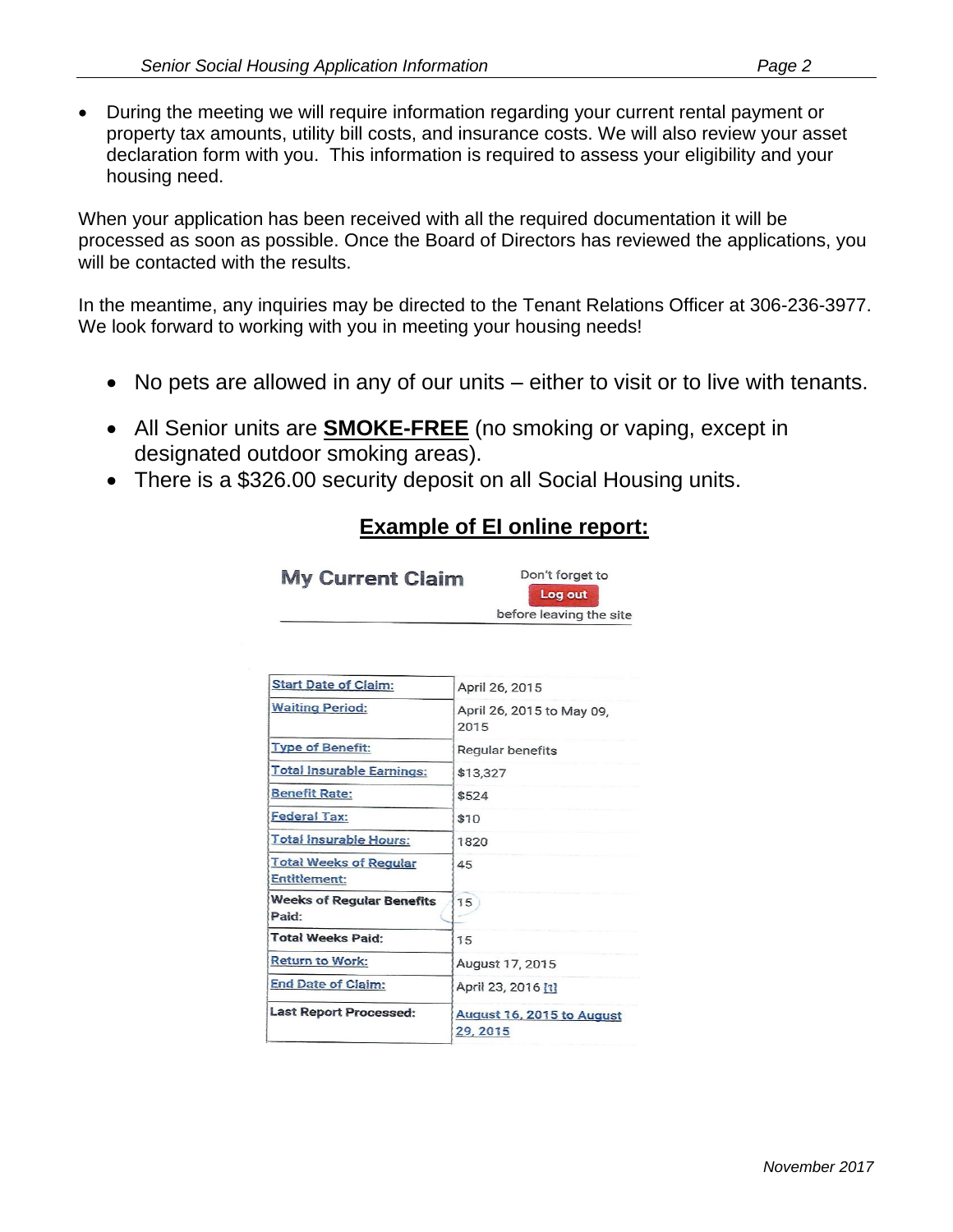| <b>SOCIAL HOUSING PROGRAM - Asset Declaration Form</b>                |                                                                                                             |              |
|-----------------------------------------------------------------------|-------------------------------------------------------------------------------------------------------------|--------------|
| <b>Applicant's Name:</b>                                              | <b>Co-applicant's Name:</b>                                                                                 |              |
| "Value" is the amount you could get for                               | "Dependant" is a person that depends on other household members for                                         |              |
| an item if you sold it, less any amount                               | the necessities of life since he/she is related by blood, marriage, or                                      |              |
| owing on it.                                                          | adoption to the other household members and is 25 years of age or less,                                     |              |
|                                                                       | or since he/she is mentally or physically infirm regardless of age.                                         |              |
| <b>ASSET TYPE</b>                                                     | <b>EXAMPLES</b>                                                                                             | <b>TOTAL</b> |
| <b>Cash</b>                                                           |                                                                                                             |              |
| Enter the value regardless of where the                               | Cash on hand                                                                                                |              |
| money came from, e.g. lump sum                                        | Balance in all bank accounts (e.g. savings, chequing, and tax                                               |              |
|                                                                       | free savings accts)                                                                                         |              |
| payments, capital gains, gambling<br>winnings, insurance settlements, |                                                                                                             |              |
|                                                                       | Cash in a safety deposit box                                                                                |              |
| compensation, etc.<br><b>Investments</b>                              |                                                                                                             |              |
| Enter the value of financial investments                              | Commodities, stocks, bonds, mutual funds, guaranteed                                                        |              |
| that provide interest, dividends, or                                  | investment certificates (GICs), money market funds, etc.                                                    |              |
| appreciate in value. Do not include                                   |                                                                                                             |              |
|                                                                       | Shares, stock options, and warrants in a business                                                           |              |
| locked-in investments that are                                        | Mineral rights and oil and gas leases                                                                       |              |
| inaccessible, e.g. a trust fund where the                             |                                                                                                             |              |
| age requirement has not yet been met.                                 |                                                                                                             |              |
| <b>Real estate</b>                                                    |                                                                                                             |              |
| Enter the value of land, properties, and                              | Primary residence                                                                                           |              |
| buildings.                                                            | Other properties and buildings (e.g. vacation home, rental                                                  |              |
|                                                                       | property, commercial building, out buildings, etc.)                                                         |              |
|                                                                       | Land (e.g. vacant lots, acreage, farm land, etc.)                                                           |              |
|                                                                       | Retirement savings plans - only households without a dependant complete this section (e.g. seniors)         |              |
| Enter the value of savings or investments for                         | Registered Retirement Savings Plans (RRSPs)                                                                 |              |
| retirement. Do not include funds that have                            | Company and private pension plans                                                                           |              |
| been converted to income, e.g. RRIF.                                  |                                                                                                             |              |
| Vehicles                                                              |                                                                                                             |              |
| Enter the value of vehicles.                                          | Primary vehicles (i.e. the one the household uses most for<br>transportation)                               |              |
|                                                                       | Secondary vehicles, including business vehicles                                                             |              |
|                                                                       | Recreational vehicles (e.g. boat, motor home, trailer, all                                                  |              |
|                                                                       | terrain vehicle, snowmobile)                                                                                |              |
|                                                                       | Business assets - only households without a dependant complete this section (e.g. seniors)                  |              |
| Enter the value of assets for the                                     | E.g. stock, inventory, raw materials, tools, equipment,                                                     |              |
| operation of a business, including                                    | machinery, livestock, cash, furniture, etc.                                                                 |              |
| farms.                                                                |                                                                                                             |              |
| Valuable personal effects                                             |                                                                                                             |              |
| Enter the value of items that are not                                 | E.g. jewellery, antiques, collections, etc.                                                                 |              |
| essential for day-to-day living.                                      |                                                                                                             |              |
|                                                                       | Tools of the trade - only households without a dependant complete this section (e.g. seniors)               |              |
| Enter value of items you supply as an                                 | E.g. tools, machinery, computer, electronics, musical                                                       |              |
| employed or contracted worker.                                        | instruments, etc.                                                                                           |              |
|                                                                       | I/We hereby declare the information provided on this Asset Declaration Form is true, correct, and complete. |              |
| Applicant's Signature                                                 | Co-applicant's Signature<br>Date                                                                            | Date         |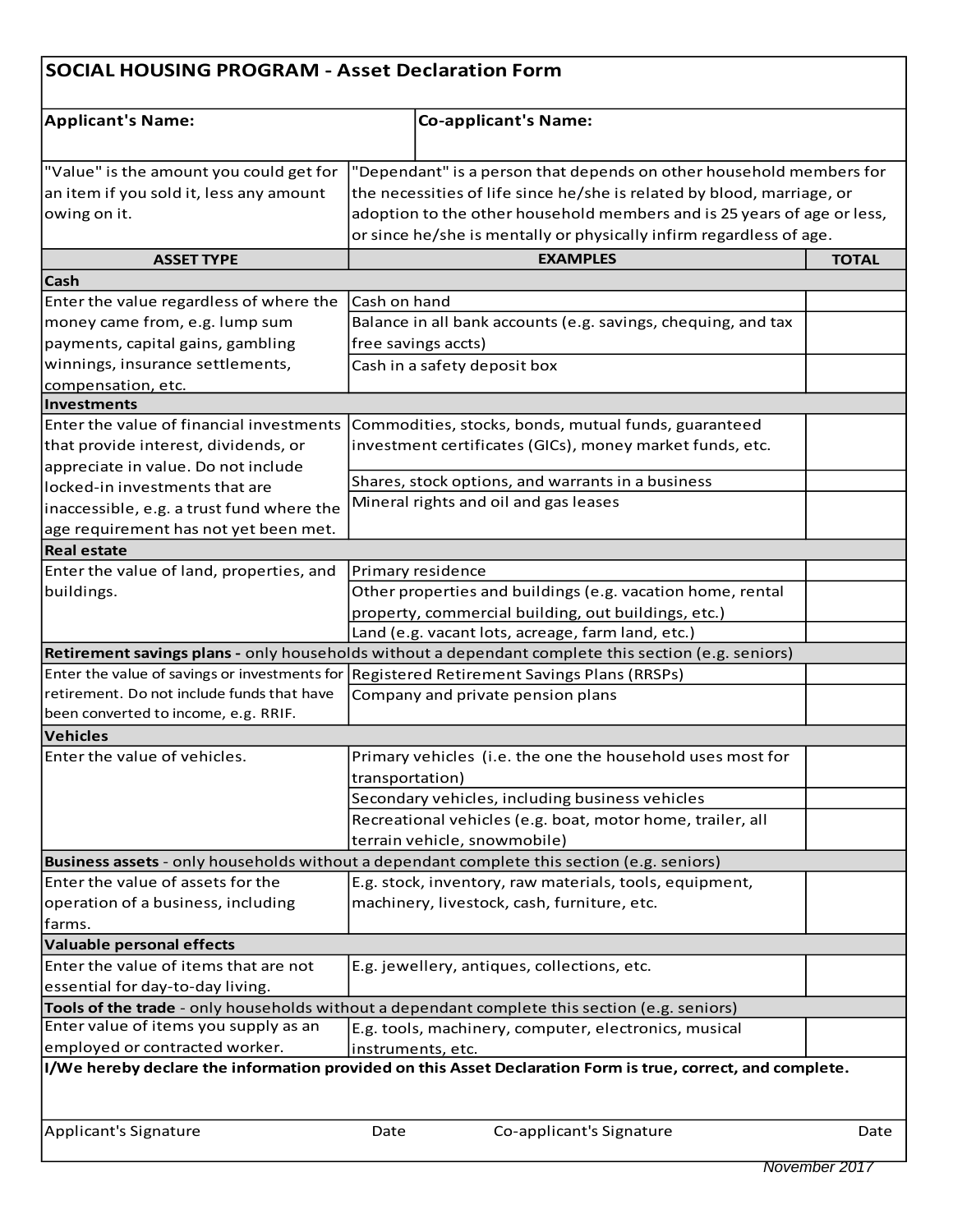## **MEADOW LAKE SENIOR HOUSING UNITS**

- *Social Housing Program*
- *NO PETS*
- *Rent amount = 30% of gross monthly household income (ask us for details)*
- *Minimum rent that can be charged is \$326.00 per month*
- *Rent includes heat, water, sewer, and garbage disposal*
- *All suites have a fridge & stove*
- *Security Deposit of \$326.00*
- *For parking availability, or other questions please contact us at 306-236-3977*

#### **VILLA'S 1 & 2 – 306 3rd & 305 4 TH Ave West**

- \*1 bedroom units
- \* Building is ground level
- \* Secure entrance
- \* Common lounge areas & laundry rooms (no charge)
- \* Garden plots by backside of building
- Social Activities
- Hairdresser on site weekly

### **GOLDEN WEST MANOR 213 1 st WEST**

- \*1 bedroom units
- \* Three-story elevator equipped building
- \* Secure entrance
- \* Common lounge area on main floor
- \* Laundry rooms (no charge)
- Social activities

#### **MEADOW MANOR-518 CENTRE STREET**

- \*1 & 2 bedroom units
- \* Secure entrance
- \* Common lounge area
- \* Laundry room (no charge)
- \* Garden plots (shared)
- Social activities

### **SENIOR DUPLEXES- Located in three different areas of Meadow Lake**

- \*1 bedroom units
- \* Laundry
- \* Private entrance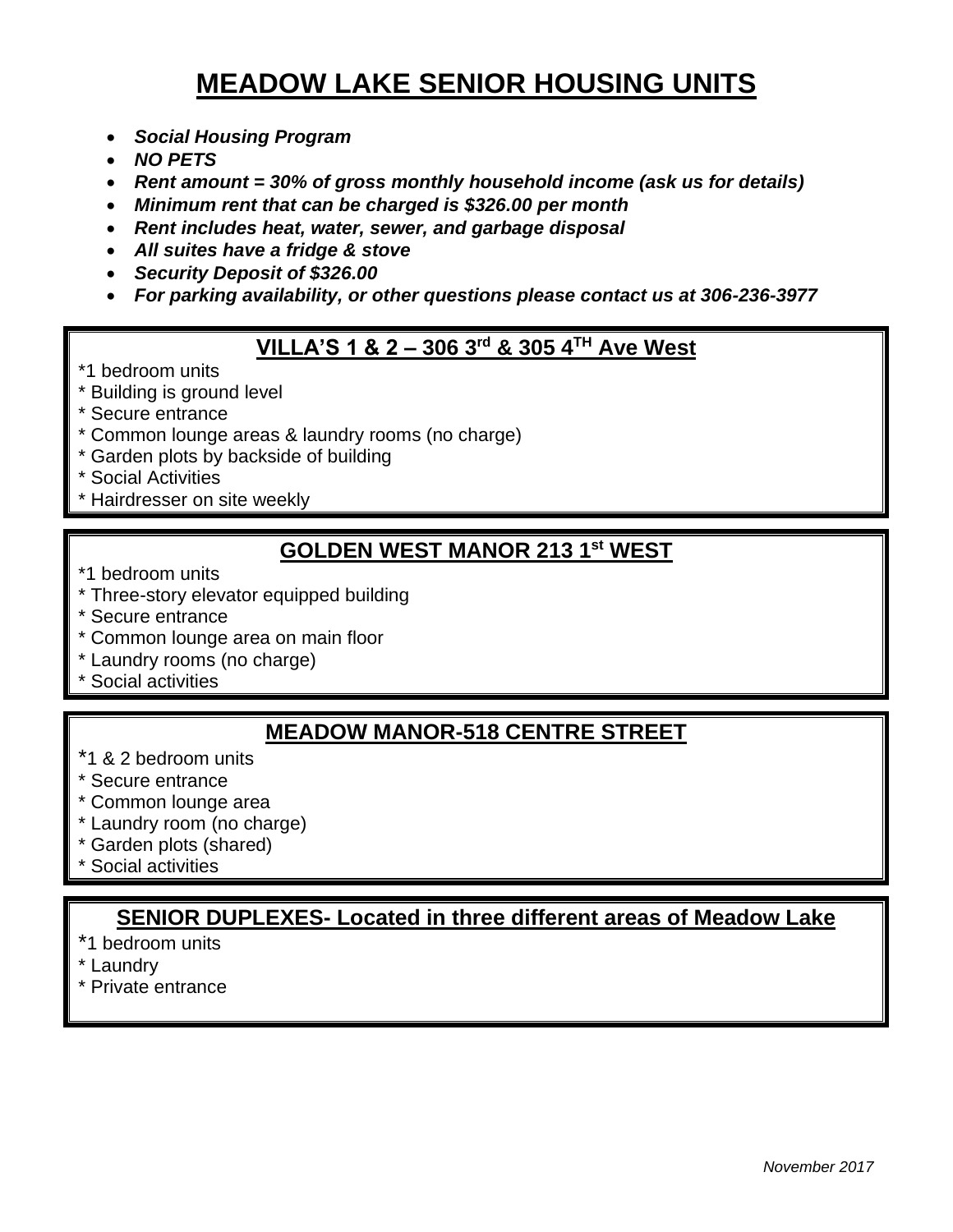#### **LANDLORD REFERENCE FORM**

*Instructions: Fill in Section A. Sign at Section C. Forward to your previous landlord and have him/her complete Section B. Previous landlord should return completed form directly to Meadow Lake Housing Authority at: 109 Highway 4 North; or fax to: 306-236-5315*.

| Section A<br><b>Name of Tenant(s)</b>                  | #1                 |                                                                                         |                                                                                         |  |
|--------------------------------------------------------|--------------------|-----------------------------------------------------------------------------------------|-----------------------------------------------------------------------------------------|--|
| <b>Former Address:</b>                                 |                    |                                                                                         |                                                                                         |  |
| City:<br><b>Postal Code:</b>                           |                    |                                                                                         |                                                                                         |  |
| Section B (to be completed by current/former Landlord) |                    |                                                                                         |                                                                                         |  |
| <b>Length of Tenancy:</b>                              | From               |                                                                                         |                                                                                         |  |
| <b>Number of Occupants:</b>                            |                    | Adults ____________ Children _________                                                  |                                                                                         |  |
| <b>COMPLAINTS:</b>                                     | $( )$ Yes $( )$ No |                                                                                         |                                                                                         |  |
| If YES,                                                |                    |                                                                                         |                                                                                         |  |
|                                                        |                    |                                                                                         | <b>LEASE VIOLATION NOTICES:</b> () Yes () No If YES, what type?                         |  |
|                                                        |                    |                                                                                         | <b>NOTICE TO VACATE:</b> ( ) Proper Notice Given ( ) Improper Notice Given ( ) Eviction |  |
|                                                        |                    | <b>DAMAGE DEPOSIT:</b> () Returned () Not returned Details:                             |                                                                                         |  |
|                                                        |                    | <b>Outstanding Balance upon Vacating:</b> () Yes () No Details: _______________________ |                                                                                         |  |
|                                                        |                    | <u> 1989 - Jan Barnett, fransk politik (d. 1989)</u>                                    |                                                                                         |  |
| I certify that the above is true and correct.          |                    |                                                                                         |                                                                                         |  |
| Signature of Landlord                                  |                    |                                                                                         | Printed name of Landlord                                                                |  |
| Address                                                |                    | City/Province                                                                           | Postal Code                                                                             |  |
| Phone Number (daytime) / (evening)                     |                    | Date                                                                                    |                                                                                         |  |
| Section C                                              |                    |                                                                                         |                                                                                         |  |
| <b>Housing Authority.</b>                              |                    |                                                                                         | I authorize the release of the above landlord reference information to the Meadow Lake  |  |
| Signature of Tenant                                    |                    | Signature of Tenant                                                                     |                                                                                         |  |

**All information listed is subject to verification by the Meadow Lake Housing Authority.**